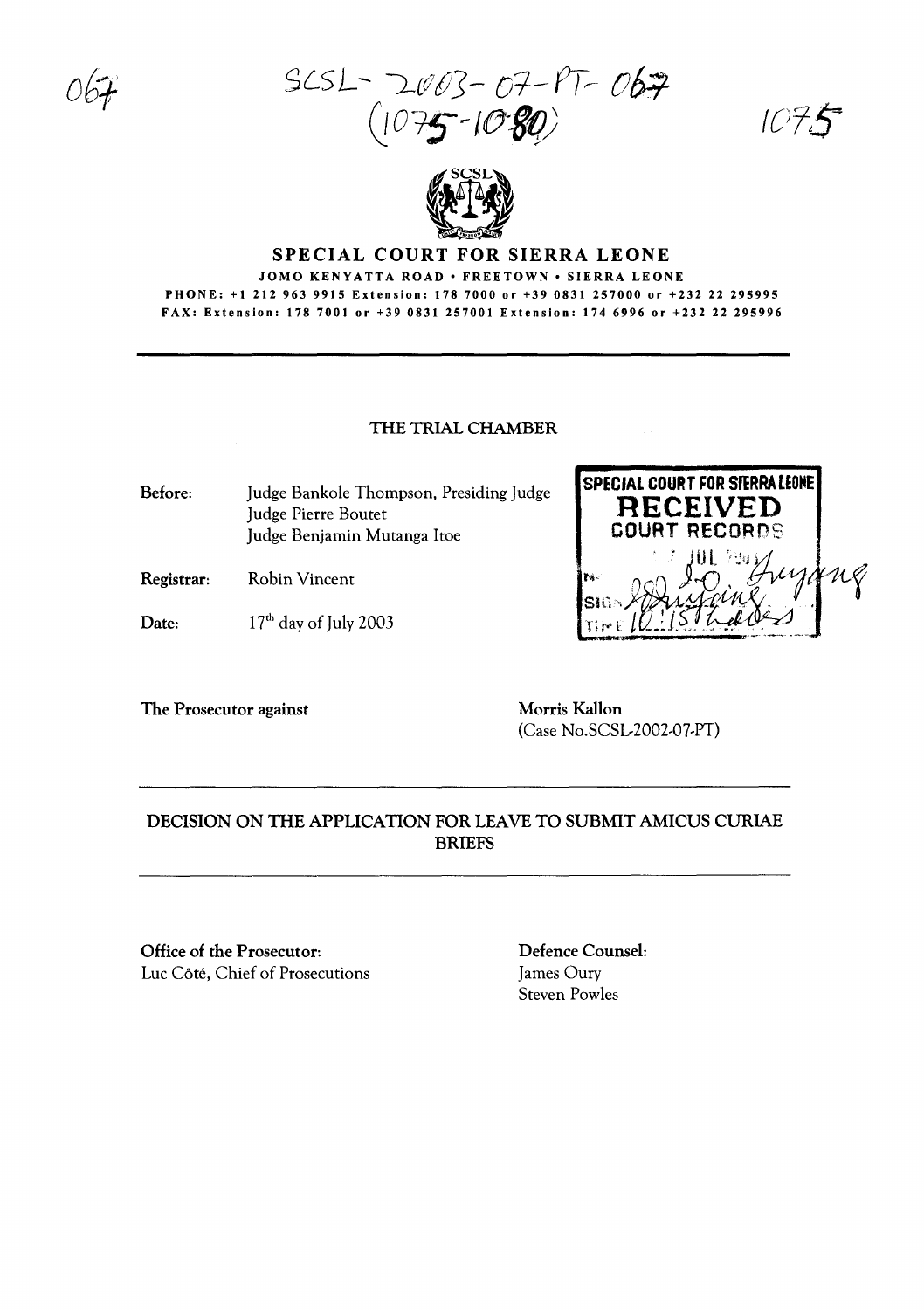## THE SPECIAL COURT FOR SIERRA LEONE ("the Special Court"),

SITTING AS the Trial Chamber (hereinafter referred to as "the Chamber") composed of Judge Bankole Thompson, Presiding Judge, Judge Pierre Boutet, and Judge Benjamin Mutanga Itoe;

BEING SEIZED of two (2) preliminary motions filed on the  $16<sup>th</sup>$  day of June 2003 by Counsel for Morris Kallon pursuant to Rule 72 of the Rules of Procedure and Evidence of the Special Court, to wit: "A Preliminary Motion Based On Lack Of Jurisdiction/Abuse Of Process: Amnesty Provided by Lome Accord" and "A Preliminary Motion Based On Lack Of Jurisdiction: Establishment of Special Court Violates Constitution of Sierra Leone;"

**BEING ALSO SEIZED** of the instant Defence Office Motion, filed on the  $19<sup>th</sup>$  day of June 2003, requesting leave of the Trial Chamber to submit *Amicus Curiae briefs* on the issues of jurisdiction raised in the aforementioned preliminary motions, and of the Prosecution's Response filed on the  $27<sup>th</sup>$  day of June, 2003 to the Defence Office aforesaid Motion, and the Defence Reply filed on the 30<sup>th</sup> day of June 2003;

CONSIDERING the Statute of the Special Court ("the Statute") and the Rules of Procedure and Evidence ("the Rules"), specifically Rules 45 and 74 of the Rules;

WHEREAS acting on the Chamber's Instruction, the Court Management Section notified the parties on the  $8<sup>th</sup>$  day of July 2003 that the Motion, the Response and the Reply would be considered and determined on the basis of the Written Submissions of the parties ONLY pursuant to Rule 73 of the Rules;

### NOTING THE SUBMISSIONS OF THE PARTIES

#### *The Defence Office Motion*

1. The Defence Office seeks leave of the Special Court to make submissions as *Amicus Curiae* on the jurisdictional issues raised in the preliminary motions on lack of jurisdiction filed by Counsel for Morris Kallon who stands indicted before the Special Court on various counts of crimes against humanity, war crimes and other serious violations of international humanitarian law. In support of its Motion, the Defence Office avers that the International Criminal Tribunal for the former Yugoslavia ("the ICTY") and the International Criminal Tribunal for Rwanda ("the ICTR") have both invited *amicus curiae* submissions, pursuant to Rule 74 of their Rules of Procedure and Evidence on a range of issues as set out in paragraph 4 of the Motion.

2. Analogising the role of the Defence Office of the Special Court to the role of the *amicus curiae* appointed by the Trial Chamber of the ICTY in the *Milosevic* Case, the Defence Office submits that its role within the Special Court institutional framework is

 $\mathbb{C}$ 

2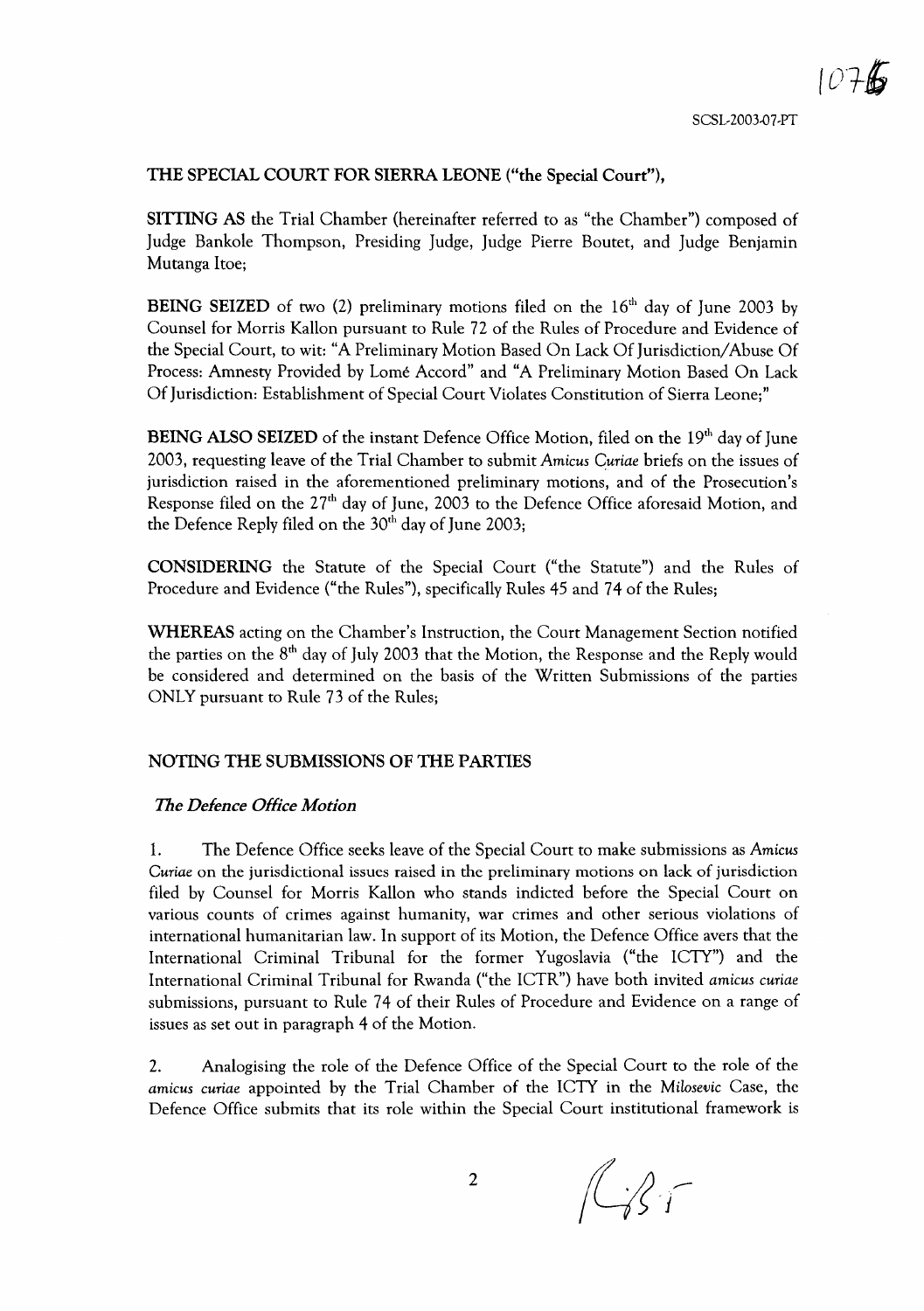comparable to that of the said *amicus curiae* in that case in the sense that "it retains the right and duty to make submissions to assist in the proper determination of the case".

3. The Defence Office submits further that the jurisdictional issues raised in the preliminary motions under reference, to wit, whether the establishment of the Special Court violates the Sierra Leone Constitution and the Lome Accord are of fundamental importance requiring careful deliberation after the fullest debate and that the Defence Office has the relevant expertise in Sierra Leone law and international criminal law to assist in resolving these issues.

## The *Prosecution Response*

4. The Prosecution's Response is set out in *extenso* in these paragraphs extracted from their Written Submissions:

(i) When providing "advice, assistance and representation" to suspects and accused, and the Defence Office acts for a party to proceedings before the Court, and that it is evident that a lawyer cannot act as legal representative for a party and at the same time make submissions before the Court as an independent third-party *amicus curiae* or intervenor.

(ii) In this case, although the Defence Office is not presently acting for the Accused, it is a former legal representative of the Accused, and for the Defence Office now to make submissions in the case in an independent capacity, in which it might contradict positions or arguments taken by the Accused, would be a potential conflict with the duties owed by a legal representative to a former client;

(iii) Even in cases where the Defence Office does not act for an Accused, it still has the function and duty to support Defence counsel generally. In the performance of that function, the Defence Office can provide to Defence counsel any arguments or authorities that it believes could be of assistance to the Defence. Defence counsel can then decide for themselves whether or not they wish to advance those arguments or authorities in the proceedings. If Defence counsel do not wish to advance a particular argument or authority on behalf of their client, the Defence Office should not seek independently to put it before the Chamber by adopting the guise of an *amicus curiae* or third party intervenor. The role of the Defence Office is to assist Defence counsel, not to act as a second Defence team presenting its own arguments in a case independently of, and in addition to, the Accused's own lawyer;

(iv) Where an accused is represented by Defence Counsel, the Defence Office has no standing to present submissions in the case. The position may be different in a case where the Accused has no legal representation at all. For instance, the Defence Office Application refers (at para. 5) to the example of the *Milosevic* case before the

 $147$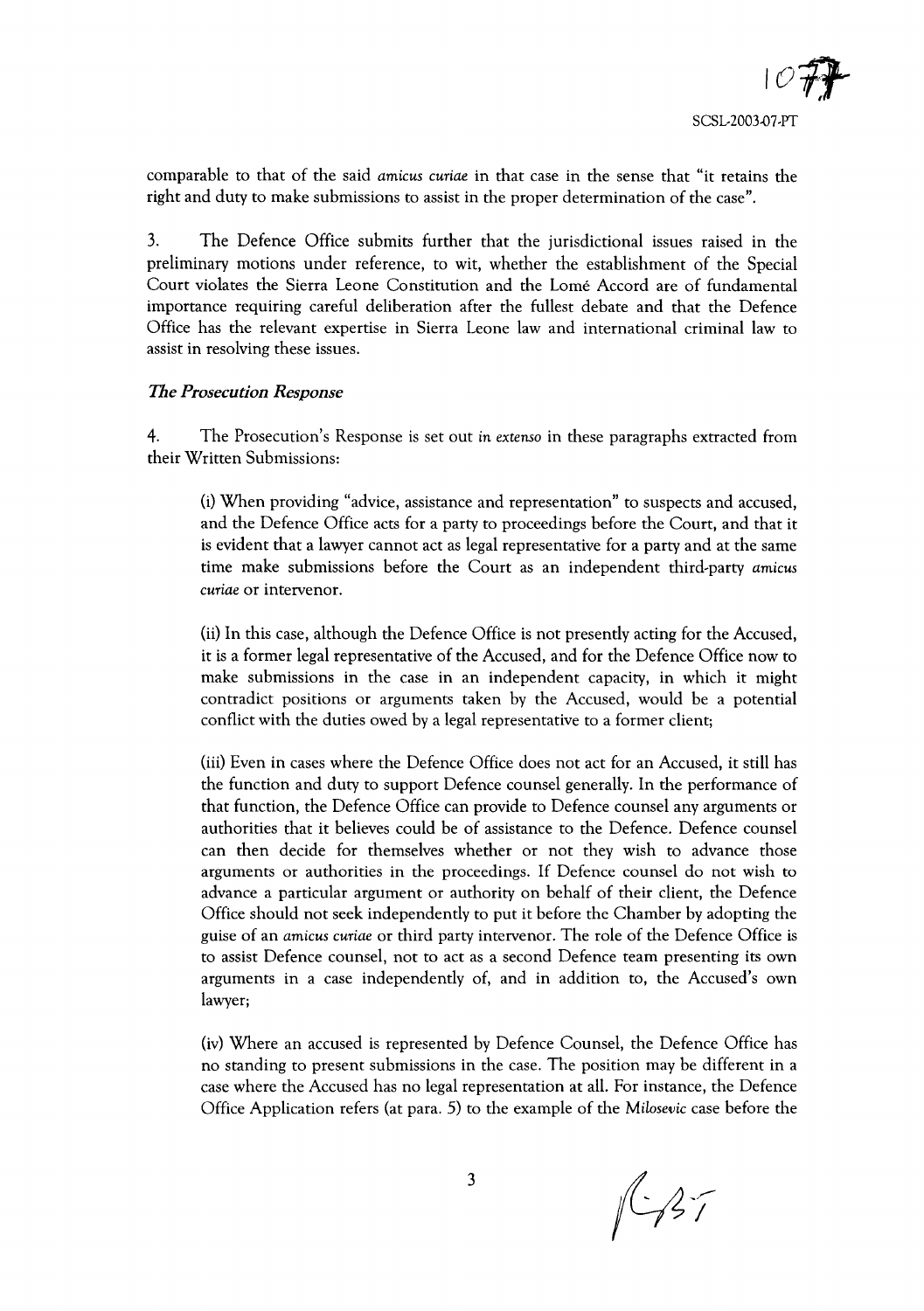International Criminal Tribunal for the Former Yugoslavia, in which the Trial Chamber asked the Registrar to designate three counsels to appear before it as *amicus curiae.* In that case, the accused had informed the Registrar that he had no intention of engaging a lawyer to represent him, and the Trial Chamber considered the appointment of *amicus curiae* to be desirable and in the interests of securing a fair trial. In the present case, however, the Accused is represented by Defence counsel.

(v) In other cases in which organizations have been permitted to file *amicus curiae* submissions before the International Tribunals, the organizations concerned have been third parties independent of the Registry or the Tribunal in question. Given the role of the Defence Office, as part of the Registry of the Special Court, of either representing Accused or supporting and assisting those who do not represent Accused, the Defence Office is not in a position to make genuinely independent submissions as a third party *amicus curiae.*

## *The Defence Office Reply:*

5. The Defence Office Reply is summed up as follows:

(i) Its role is more complex and is metamorphosing depending on the circumstances of a particular case;

(ii) Its role is not confined to providing initial legal advice and representation only;

(iii) Nothing in the Rules of Procedure and Evidence of the Court precludes the Defence Office from filing *amicus curiae* submissions;

(iv) The Defence Office has the duty of "ensuring rights of accused persons" where important matters of law which on issues like jurisdiction arise;

(v) The Prosecution has not in their Response demonstrated the alleged potential conflict that would arise from the Defence Office position in performing the function of *amicus curiae;*

(vi) The Prosecution has not cited clear jurisprudence that only third-party independent entities are entitled to make *amicus curiae* submissions.

6. The Defence Office concludes by requesting directives from the Chamber as to its role and in making submissions on general questions of law as jurisdiction.

 $f\rightarrow f$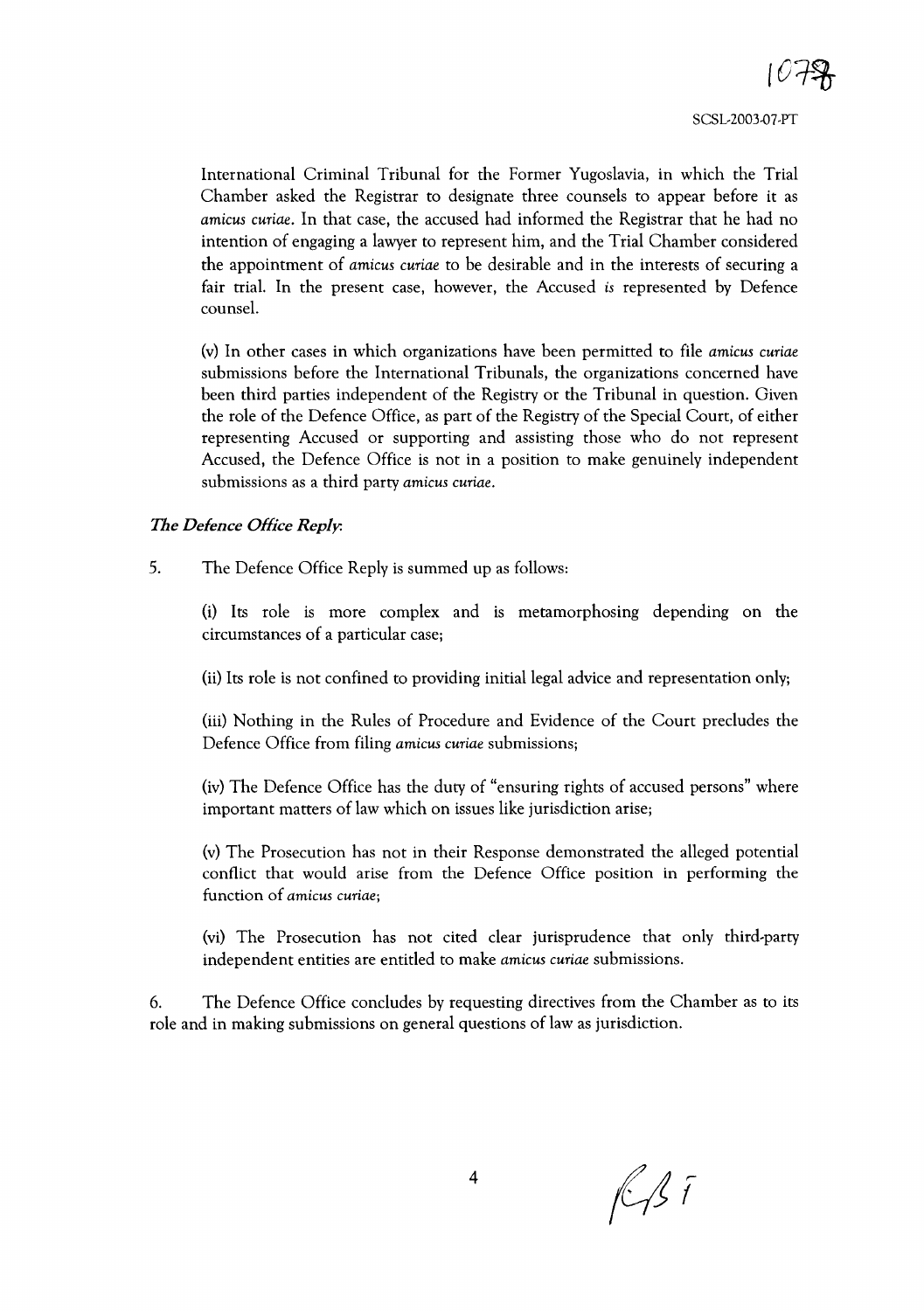# **AFTER HAVING DELIBERATED AS FOLLOWS:**

7. The Chamber recalls that the question of *amicus curiae* submissions is governed by Rule 74 of the Rules which states that:

A *Chamber may, if* it *considers* it *desirable for the proper determination of the case, invite* or *grant leave* to *any State, Organization* or *person* to *make submissions* on *any issue specified by the Chamber;*

8. The Chamber notes that the above provision, in clear and unambiguous language, confers on the Special Court a discretionary authority to invite or grant leave to any state, organization or person to make submissions on any issue specified by "any Chamber of the Special Court. From the plain language of the said Rule, such a discretionary power is not intended to be exercised lightly. Hence the qualification that its exercise must be predicated upon a prior judicial determination that the *amicus curiae* submissions contemplated are "desirable for the proper determination of the case." This is the governing criterion.

9. Upon a careful consideration of the jurisprudence of other sister international criminal tribunals, particularly the ICTR, the Chamber's finding is that leave to appear as *amicus curiae* has been granted mainly on the following grounds:

(a) that one has strong interests in or views on the subject matter before the Court (see *Prosecutor v. Bagosora,* Case No. ICTR-96-7-T, Decision on the Amicus Curiae Application by the Government of the Kingdom of Belgium, 6 June 1998);

(b) that it is desirable to enlighten the Tribunal on the events that took place (see *Prosecutor v. Akayesu,* Case No. ICTR-96-4-T, Order Granting Leave for Amicus Curiae to Appear, 12 February 1998);

(c) that it may be useful to gather additional legal views with respect to the legal principles involved, not with respect to the particular circumstances of this or any other case (see *Prosecutor v. Semanza,* Case No. ICTR-97-20-T, Decision on the Kingdom of Belgium's Application to File and Amicus Curiae Brief and on the Defence Application to Strike our the Observation of the Kingdom of Belgium Concerning the Preliminary Response by the Defence, 9 February 2001);

10. Instructively, the aforementioned grounds do follow logically from, and can be subsumed under the broad criterion of *"for the proper determination of the case"* as provided in Rule 74. In the context of the instant Motion, however, the Chamber recalls that the Defence Office seeks leave to make *amicus curiae* submissions on three main grounds: (a) that, as in *Milosevic* case, "it retains the right and duty to make submissions to assist the proper determination of the case," (b) that it is "desirable for the proper determination of the case that the Chamber should have the benefit" of such submissions; and (c) that

 $f\rightarrow f$